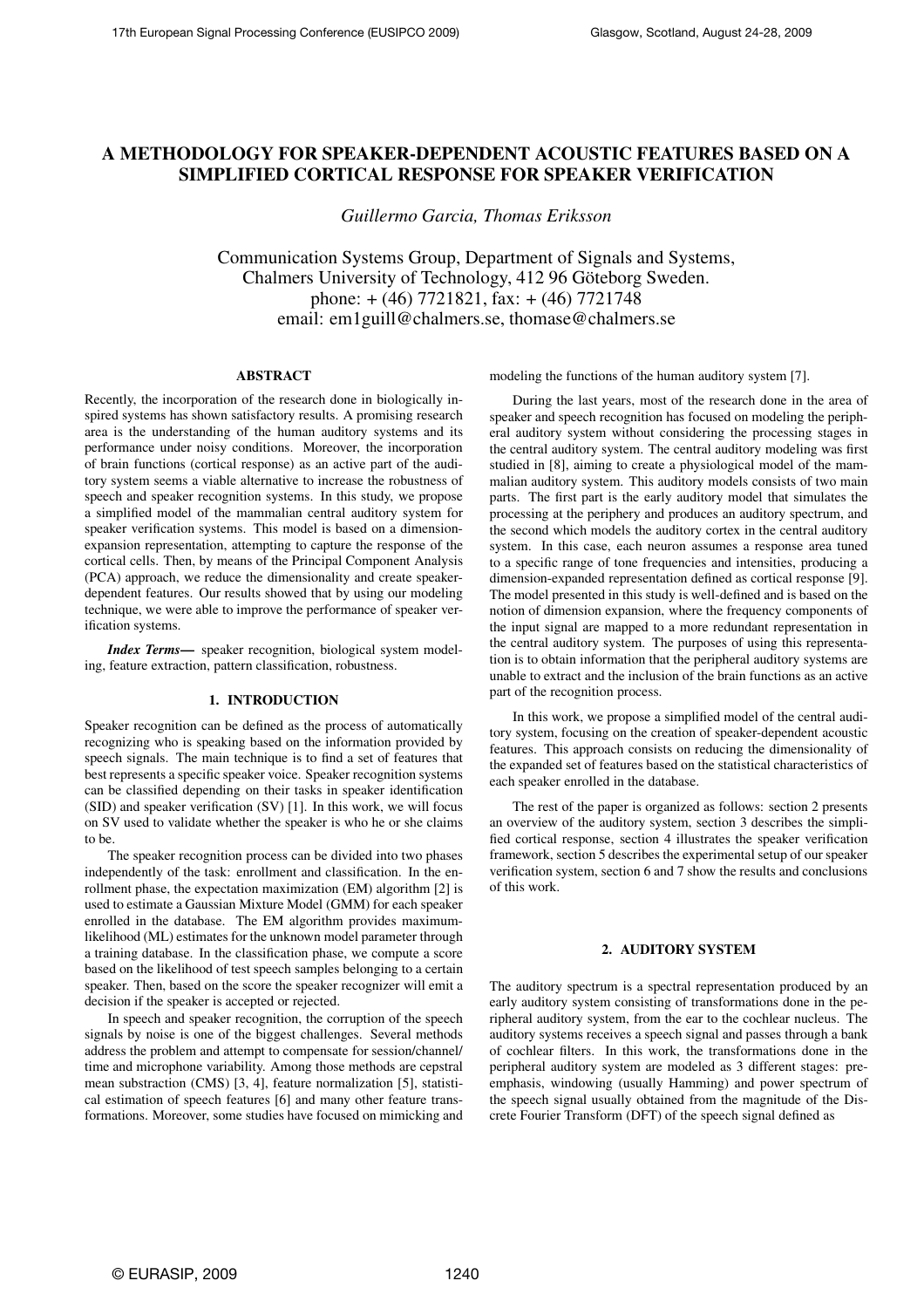$$
\hat{S}_k = \mathbf{F}(s_r) = \sum_{r=1}^{R} s_r \exp\left(\frac{-j2\pi rk}{N}\right) \quad 0 \le k \le R - 1,\qquad(1)
$$

$$
|\hat{S}_k| = \sqrt{\left(\text{Re}\left(\hat{S}_k\right)\right)^2 + \left(\text{Im}\left(\hat{S}_k\right)\right)^2},\tag{2}
$$

where  $s_r$  is the input speech signal after being pre-emphasized and windowed, *k* represents the discrete frequency variable, and  $|\hat{S}_k|$  the absolute value of the DFT. After these transformations, the extracted features are processed by the primary auditory cortex area of the brain.

#### **3. SIMPLIFIED CORTICAL RESPONSE**

In the primary auditory cortex, the auditory spectrum is encoded by a population of cortical cells, each of which is characterized by a neural response area that represents the amount of excitation induced by different frequencies [8]. The response areas are organized along three dimensions: central frequencies, scale (bandwidth) and phase. The central frequencies denote the frequencies at which the neurons are excited, the scale denotes the spread area of the response and the phase parameterizes the symmetry.

Figure 1 shows a three dimensional conceptual representation of the cortical response. In this work, we will focus only on the modeling



**Fig. 1**. Conceptual representation of the cortical response.

of the central frequencies and the scale. We assume that the response of each of these filters is triangular and is based on a well-known implementation, and a way of comparison with the Mel Frequency Cepstral Coefficients (MFCC). The simplified cortical response is given by

$$
x_n(i) = \sum_{k=1}^{\frac{R-1}{2}} \mathbf{A}_k^{(i)} |\hat{S}_k|, \quad 1 \le i \le M,
$$
 (3)

where  $|\hat{S}_k|$  is the power spectrum defined between  $0 \le k \le \frac{R-1}{2}$  $\frac{1}{2}$ , *R* is the number of points for the magnitude spectrum,  $\mathbf{A}_k^{(i)}$  is the sample magnitude response of the *i* triangular filter, and  $\tilde{M}$  is the total number of filters in the filter-bank. *M* is defined as  $M = M_1 * M_2$ where  $M_1$  is the number of mel central frequency channels and  $M_2$ is the number of scale channels.

Using the previous representation, we obtain an expanded set of features with a larger number of dimensions. The dimensionality of this new set of features yields a computational memory problem. To tackle this problem, we use the Principal Component Analysis (PCA) approach. The PCA is defined as an orthogonal linear transformation of the data to a new coordinate system where the new components are ordered descendingly depending on the greatest variance.

For our specific case, we compute the PCA from the sample covariance matrix of each speaker enrolled in the database. In order to obtain the sample covariance matrix is necessary to calculate first the sample mean defined as

$$
\mu_x = \frac{1}{N} \sum_{n=1}^{N} x_n,
$$
\n(4)

where  $x_n$  is a feature vector and N is the total number of feature vectors.

Then, the sample covariance matrix is defined as

$$
\mathbf{C}_{x} = \frac{1}{N-1} \sum_{n=1}^{N} (x_{n} - \mu_{x}) (x_{n} - \mu_{x})^{T}.
$$
 (5)

From (5), we can obtain the PCA components by assuming the transformation  $y = Px$  with diagonal covariance matrix  $C_y$  defined as

$$
\mathbf{C}_y = \mathbf{P}\mathbf{C}_x\mathbf{P}^T,\tag{6}
$$

where P are the principal components of *x*.

Considering *j* components (row-vectors) of P, we can transform and reduce the dimensionality of the feature set by using the transformation  $y = Px$ . Moreover, **P** defines a speaker-dependent transformation matrix. To reduce our cortical response feature set, we consider the components with higher variances.

Figure 2 shows the process of the *Simplified Cortical Response* (SCR) from speech samples to the speaker-dependent feature set.



**Fig. 2**. Diagram of the Simplified Cortical Response.

#### **4. SPEAKER VERIFICATION FRAMEWORK**

SV is a statistical hypothesis test between two hypothesis [10]. *H*0 denotes the hypothesis to accept an utterance  $\{x_t\}_{t=1}^T$  as being produced by the target speaker. *H*1 denotes the hypothesis to reject an utterance  $\{x_t\}_{t=1}^T$  as being produced by the target speaker. Each trial consists of a test utterance and a claimed identity. From each trial a log-likelihood ratio is computed and a score  $\theta$  is determined as

$$
\theta = \ln\left(\frac{p(x|H0)}{p(x|H1)}\right); \qquad \theta \geq \text{ z.} \tag{7}
$$

where  $\tau$  is the threshold that minimizes the expected cost for errors. The greater the score obtained, the more likely that the trial is the target speaker. *H*0 represents the Gaussian Mixture Model (GMM)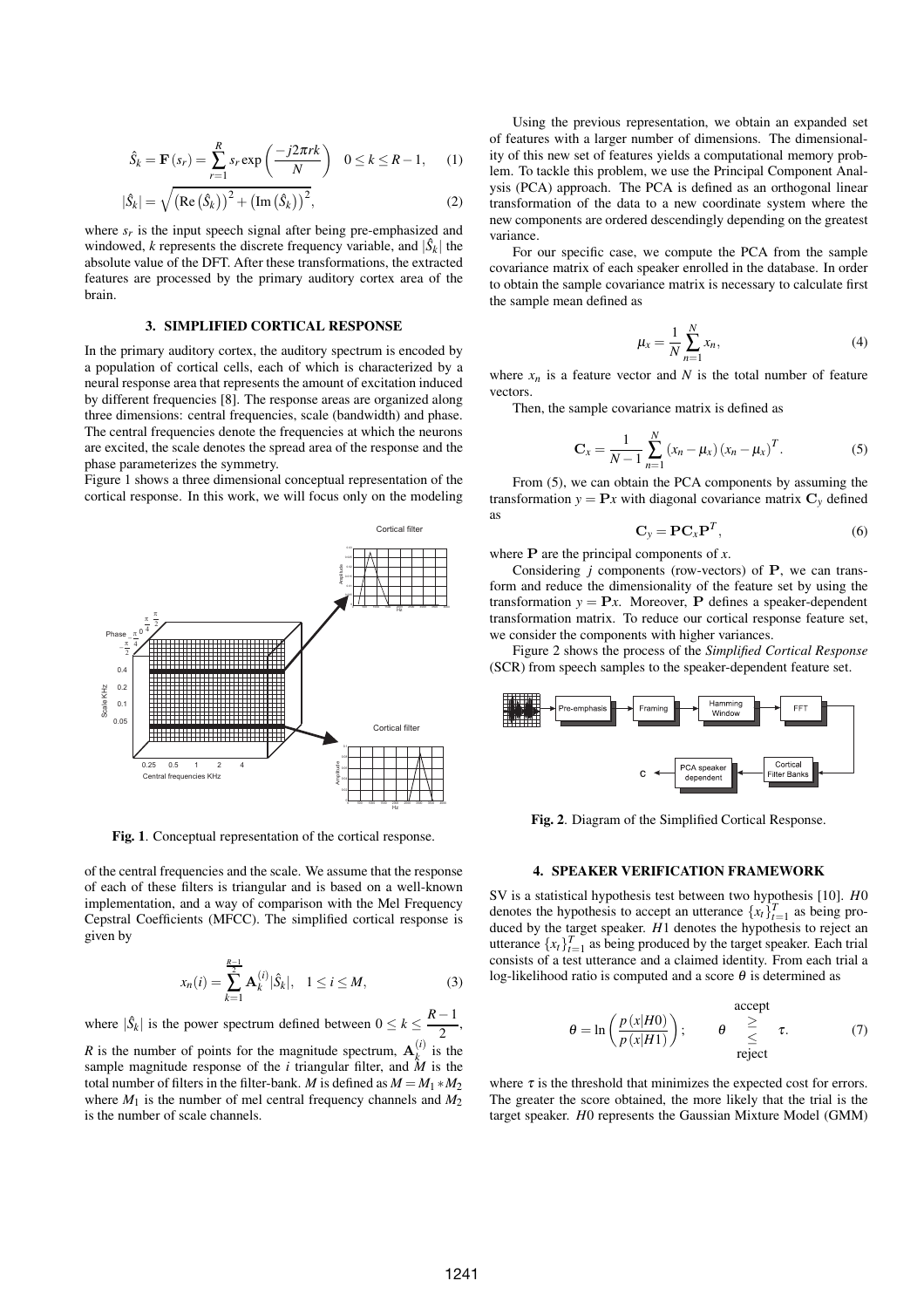for the target model, and *H*1 represents the impostor model. The impostor model is better known as the universal background model (UBM) which is trained using the information from a pool of speakers different from the target database.

In this work, we consider the EER (equal error rate) and the DET curve[11] as the performance measure.

### **5. EXPERIMENTAL SETUP**

The experiments were conducted using the female speakers from the 2004 NIST-SRE "core" corpus [12]. Each speech file, after removing silence at the beginning and end, was segmented into frames of 25 ms length with an overlap of 10 ms. Each frame was preemphasized and Hamming windowed. Then, we implement our SCR over the telephone bandwidth (300-3400 Hz) using 134 mel central frequency channels and 16 scale channels. The scale channels are defined in mel scale as follow

| Bw/mel |          | Bw/mel |          | Bw/mel |          | Bw/mel |          |
|--------|----------|--------|----------|--------|----------|--------|----------|
|        | 934 8387 |        | 545.8816 |        | 296.1308 |        | 152.5265 |
|        | 823.6421 | 6      | 471.3595 |        | 251.8695 |        | 128 4962 |
|        | 721.7854 |        | 405.2574 |        | 213.6092 |        | 108.0720 |
|        | 629.2541 |        | 347.0471 |        | 180.7024 |        | 90.7644  |

The reason for choosing these frequency bands is that humans can not perceive any difference on a 20% range of the central frequency. After obtaining the SCR, we reduce the dimensionality of the features by applying the PCA for each speaker enrolled in the database. By selecting the 13, 20, and 25 highest components, we create the speaker-dependent set of features for the background model, training and testing.

Afterwards, we train a 512 mixture component speakerdependent background model, and a speaker model using MAP adaptation [2]. For comparison purposes, we use MFCCs as baseline system. As in the case of the SCR, each speech file, after removing silence at the beginning and end, was segmented into frames of 25 ms length with an overlap of 10 ms. Each frame was pre-emphasized and Hamming windowed. Then 13-th (truncated from 23-th) order MFCCs were created. The training and the evaluation are similar to the cortical response.

### **6. EXPERIMENTAL RESULTS**

Figure 3 shows an example of the cortical filter-bank. As mentioned in the previous section, the SCR considers the frequency and the scale channels. In this figure, we show the filters for three different scale channels, each of them with 135 central frequency channels .



**Fig. 3**. Example of the cortical filter-banks.

Figure 4 presents an example of the cortical response to a speech frame input. As mentioned in the experimental setup, 134 central frequency and 16 scale channels were used for our experiments. These channels are defined in the horizontal and the vertical axis, respectively.



Central frequencies channels (cf)

**Fig. 4**. Response of the neurons to the input of one frame of speech.

Figure 5 shows the DET curves for the MFCCs and the SCR with different components. We observe and improvement as the number of components increases, contrary to the MFCCs case. Table 1



**Fig. 5**. DET curves for the baseline and the Simplified Cortical Response.

shows the EER for each system. We observe that our SCR outperforms the MFCCs as the number of PCA components increases. A similar increase in dimensions for the MFCCs usually degrades the performance of the system. Although the baseline has a high EER,

|        | Baseline   SCR 13D | $\pm$ SCR 20D | L SCR 25D |
|--------|--------------------|---------------|-----------|
| 23.78% | 22.51%             | 20.76%        | 19.61%    |

**Table 1**. EER comparison.

we must consider that the purpose of applying the cortical response is to explore its pure effectiveness as a new set of speaker-dependent features compared to the MFCCs and not to compete with a fulloperational SV system. SCR features are different from MFCCs;